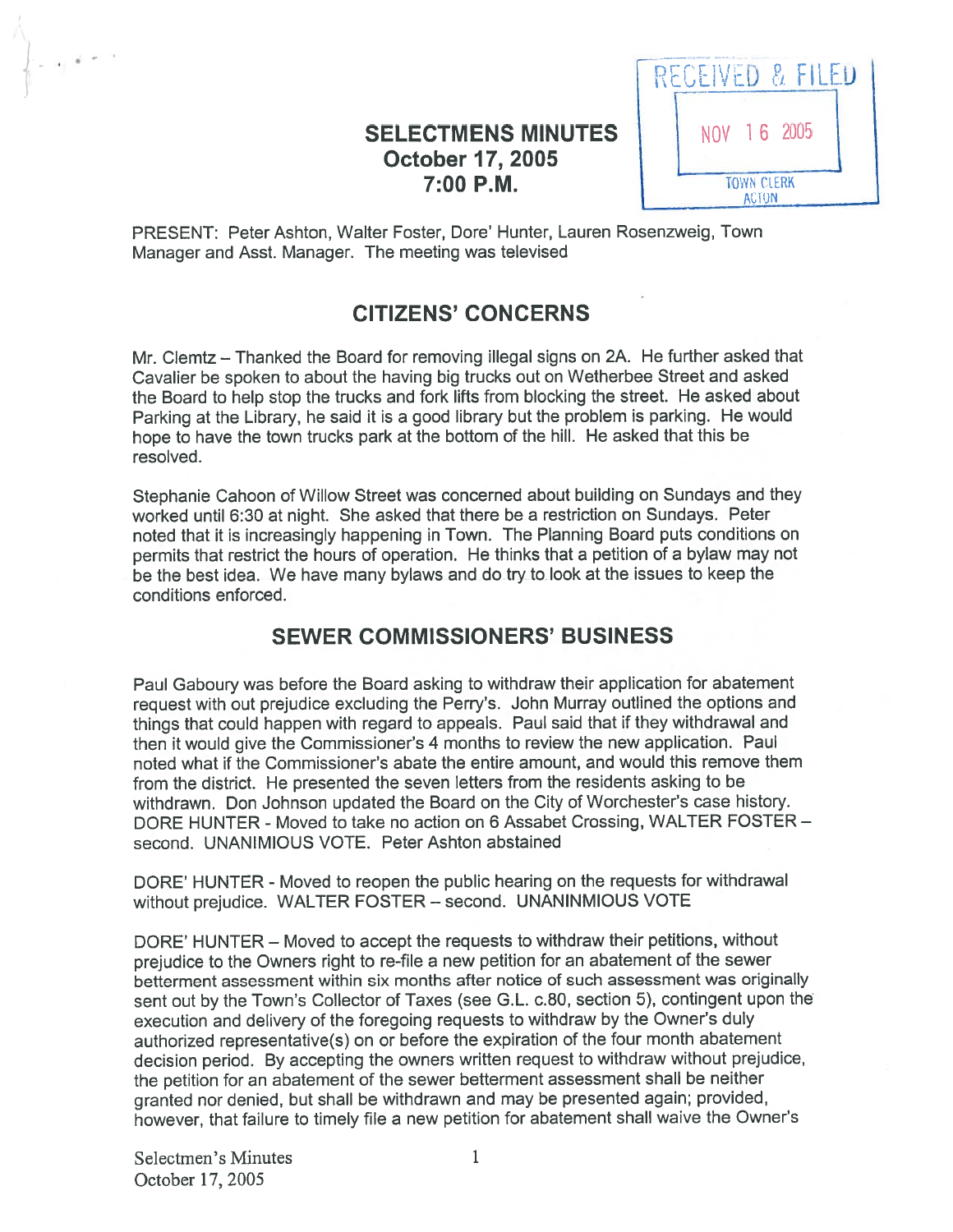right to reques<sup>t</sup> an abatement. Further, in the event the owner fails to execute and deliver the foregoing reques<sup>t</sup> to withdraw on or before the expiration of the four month abatement decision period, the petition shall remain pending and shall be subject to further action by the Board or to being deemed denied by operation of G.L. c. 80, Section 10A., WALTER FOSTER - second. UNANIMOUS VOTE.

So moved, seconded and approved this  $17<sup>th</sup>$  day of October, 2005.

DORE' HUNTER — Moved to deny 2 Maillet Drive's reques<sup>t</sup> for abatement. WALTER FOSTER- second. UNANIMOUS VOTE.

DORE' HUNTER — Moved to Grant Antonio DaCosta, 26 School Streets petition to be assessed one betterment WALTER FOSTER — second. UNANIMOUS VOTE.

### PUBLIC HEARINGS & APPOINTMENTS

OPERATIONAL MINUTE — Don updated the Board on the stream monitoring and basement pumping. The Assabet Dam was ok, and down wires from the wind. We are not experiencing the conditions like New Hampshire.

FAULKNER PLAQUE PRESENTATION — Dote' gave <sup>a</sup> presentation about the background of the Plaque and Mr. Faulkner. Mr. Faulkner was the longest serving Selectmen and was also the Town Clerk. The Plaque was unveiled and and after be referred to as the Francis Faulkner Room— WALTER FOSTER, second. UNANIMOUS VOTE

HISTORIC DISTRICT COMMISSION OVERSIGHT MEETING — Ann Forbes and Brian Bendig as well as Bonnie Guiether were presen<sup>t</sup> for this meeting. Peter thanked them for their work throughout Town. They are having <sup>a</sup> very busy year. Brian had three things he wished for. They need members and alternates and especially someone from West Acton. He also spoke of handling violations. He said it would be nice to have the bylaws reviewed. He would like regulation efforts expansion and temporary violations, satellite dishes. Peter asked about violations. Their most time consuming is the plastic fence on 481 Main Street. They have agreed to remove the fence and replace it with <sup>a</sup> wooden fence. They like to try to catch these while they are installing. Dore' asked about the CPA granted signs for the District. They are working with Dean Charter to make sure all rules are obeyed. They hope to have them up this calendar year, but it is <sup>a</sup> time consuming project handled by their sub-committee. Dore' asked about the Town Clerk being involved and it it was helpful. He said it has helped quite <sup>a</sup> bit. Walter spoke about outreach for the HDC volunteers. Lauren asked what they find their communications with other town boards are. Ann said that <sup>a</sup> septic vent issue with the Board of Health and noted the Building Dept. is very vigilant in notifying people when they are in their office for information and permits. Lauren noted the buildings that we have lost and if they had an idea for trying to save them. Ann said that raising awareness and educating the citizens about this situation may help. Ann did note that they have had two successes one in the center and one on Windsor Ave. They have removed vinyl siding and <sup>p</sup>laced real wood claps on them. Peter was happy that they are stepping up enforcement and in the way they are handling this enforcement. Peter asked them to speak at the State of the Town and ask for volunteers.

 $\mathbb{R}^{n}$  and  $\mathbb{R}^{n}$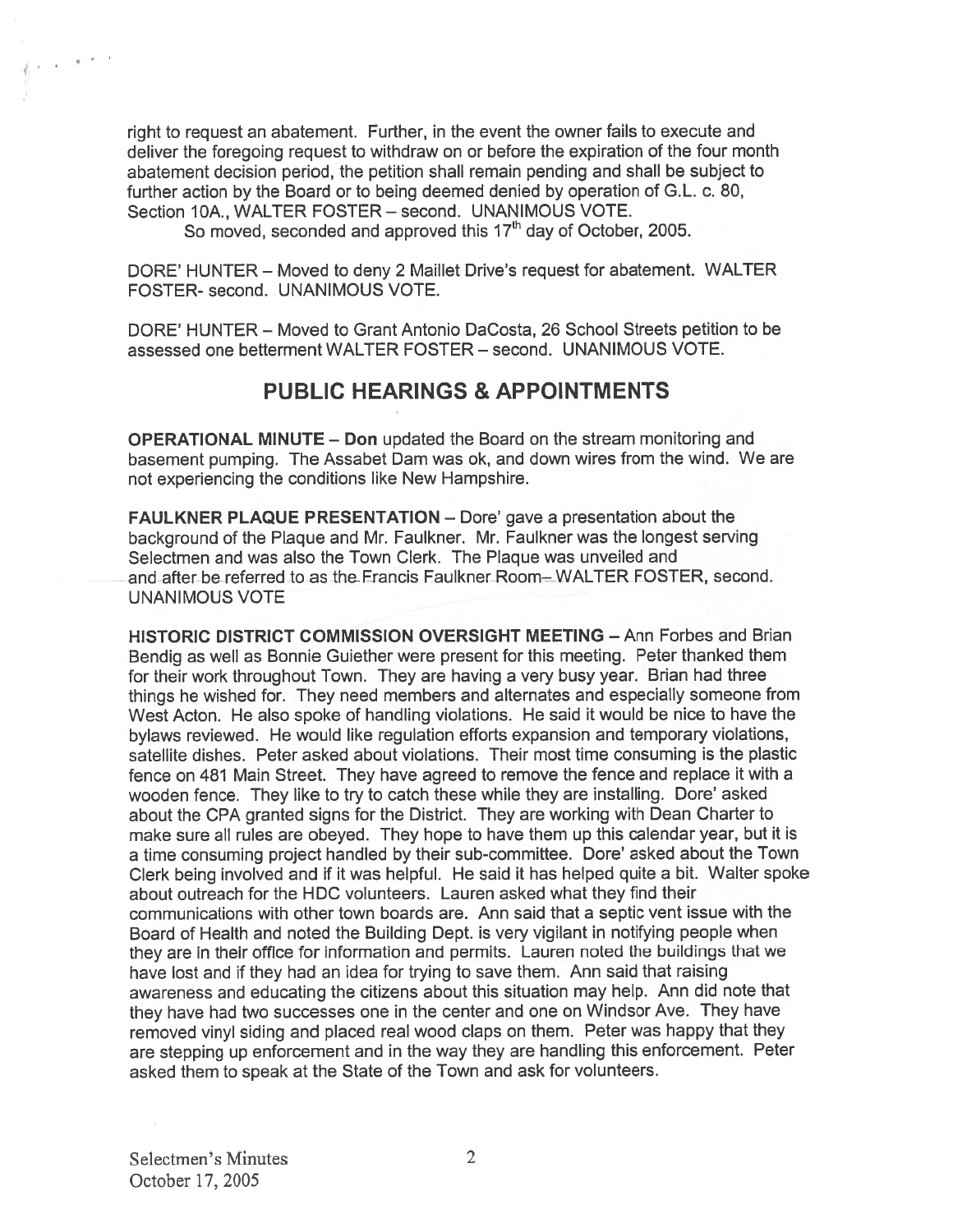BOARD OF HEALTH COMMITTEE INTERVIEW — PHILIP ALVAREZ — Lauren asked about his volunteer work with CAFY and asked him questions about his work. He noted that they work to minimize drug use, suicides and other things children may need guidance in. He wants to serve as he wants to work toward promoting public health. Walter said that he would round out the Board of Health. He asked about any protects he would like to continue working on CAFY. He said that he wants to work in public health. Dore' noted that he is very qualified. DORE' HUNTER — Moved to appoint Mr. Alvarez as an associate member with voting rights with <sup>a</sup> term to expire 6/30/06. WALTER FOSTER — second — UNANIMOUS VOTE.

KEY SPAN ENERGY DELIVERY GAS LINE INSTALLATION -BRABROOK ROAD AND ELLSWORTH VILLAGE ROAD — Dore' asked that the project can proceed in this weather. DORE' HUNTER — Moved to approves with staff comments. WALTER FOSTER — Second. UNANIMOUS VOTE.

HISTORICAL COIMMISSION OVERSIGHT MEETING — Peter Grover, Chair and Tory Beyer, Anita Dodson and Bill Klauer. They need members and associates. He outlined the issues that they have been addressing. They have had several demolitions this year and suggested we pu<sup>t</sup> in some incentives in the bylaw. He noted the Town School and Valincourt Building for possible use of CPA for funding. He also noted Lowell's demolition by neglect. They did ge<sup>t</sup> CPC funds last year. They are working with Dean Charter and the State to update their inventory. Peter thanked them as volunteers. Peter said that Valincourt would be ripe for CPC funds. The cost to make it ADA accessible was too high. Peter spoke about the Town School and the affordable housing with HRI and it was not hopeful that it will go forward but they are negotiating. Walter urged them to use the CPA funds before they expire as they do expire in three years if not used. Peter asked about the demolition by neglect bylaw. Mr. Grover said it is <sup>a</sup> hard bylaw to write and he will be thinking about this project.

SITE PLAN SPECIAL PERMIT 403-411 MASSACHUSETTS AyE, SF PROPERTIES, INC. — Lauren outlined the site plan location. They have met with Town Staff and the Planner was out and made comments when he returned. It is located in the Kelly's Corner area. The Town Planner noted <sup>a</sup> problem in the location of the buildings on the site and they where given Roland's comments. The owner and applicant were presen<sup>t</sup> and they had their engineer as well as the Sovereign Bank representatives. Steve Graham spoke about the comments made by Planning. The engineer from SMMA outlined the project design. The bank will be built after the buildings are removed. Architect presented <sup>a</sup> rendering of the proposed building project. The building is less than 3,200 sq. feet. They will have an ATM and drive thru window. Lauren spoke about the density and pedestrian traffic in the area. She would like to have seen more of the frontage of the building running by the sidewalk and also suggested adding <sup>a</sup> second floor for leasing. Steve Graham said they have looked at the placement on the site. They did misunderstand what the objective she was looking at. Steve said that it would not be ADA compliant. They wanted to improve the pedestrian flow. Lauren said that they need to have this site look as much like what the citizens wanted for Kelly's Corner. They presented <sup>a</sup> <sup>p</sup>lan showing the building relocated. They could not meet ADA rules as the slope was non-compliant. They are slightly under the 78 parking spaces which they can work with. Dore' was concerned about the traffic conflicts. He felt it was <sup>a</sup> very crowded site. He asked about the slope. He did say that he was concerned about Starbucks and it did work, so maybe this would. He noted pedestrian traffic and the lack of upkeep of the clear markings at the No Name Street. He wanted to have this resolved

Selectmen's Minutes 3 October 17, 2005

 $\epsilon$  ,  $\tilde{\epsilon}$  and  $\tilde{\epsilon}$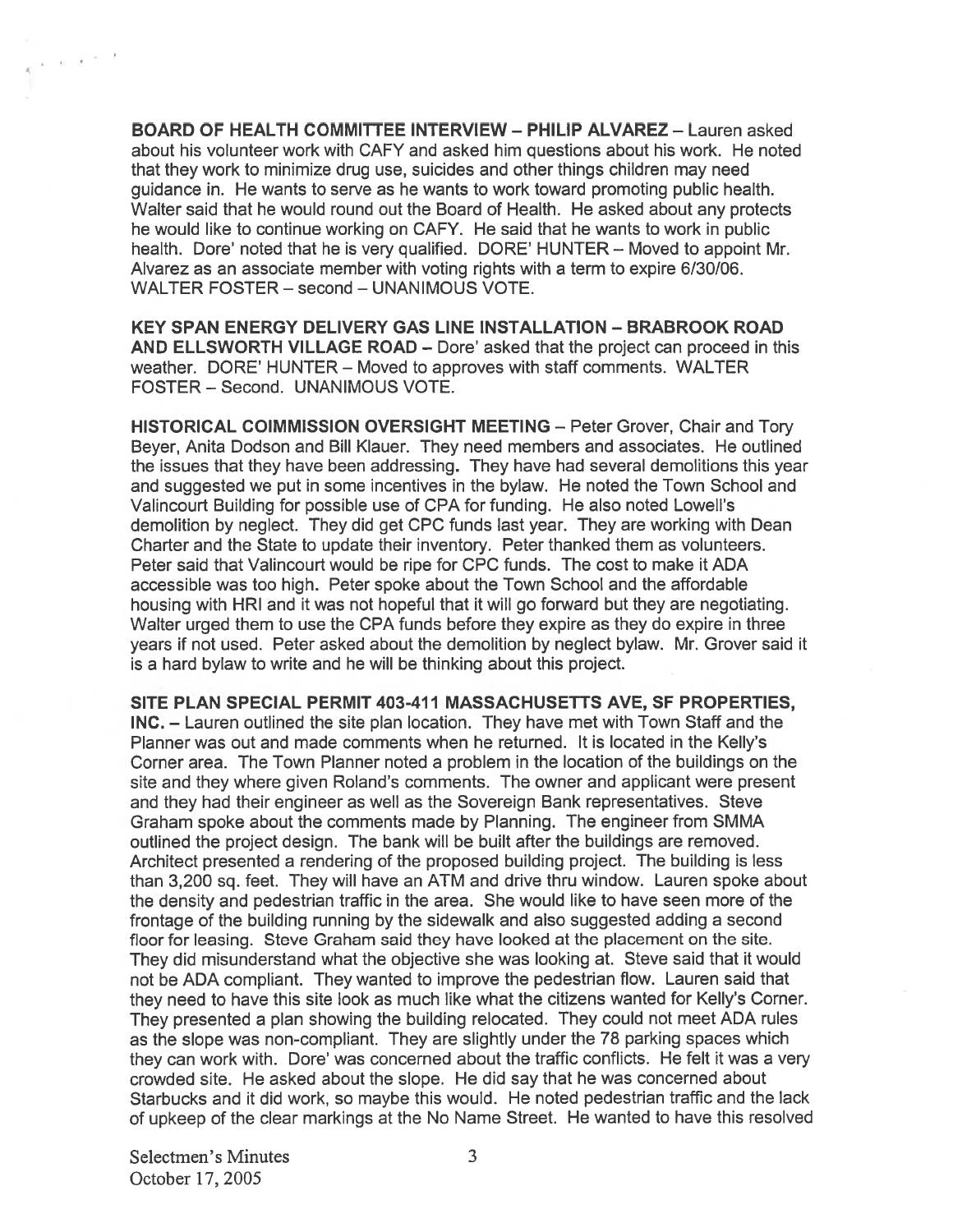in the Site Plan. Walter had several items for discussion. The trees that are there are mature and they wanted to add one more. But the sidewalk would require removal and <sup>p</sup>lantings that would not be mature. Walter noted that we are trying to move the buildings to the front of the street in the Kelly's Cornet area. He asked about possibly moving the sidewalks behind the trees. Glen Graubart— wanted to now more specifics and how and when they will be doing this work and how they will deal with parking during the construction and he would like to have that information. Resident of <sup>6</sup> Nadine Road has <sup>a</sup> few concerns about lighting and noise and wanted to be sure the new lighting regulations apply to it or the Star Bucks Building. He also spoke about the noise from air conditioning and heating and asked about the effect on the new building. Peter noted we have only State Regulation and no Town Bylaws regarding noise. LAUREN ROSENZWEIG Moved to continue the hearing to November 1 at 8:45. WALTER FOSTER — second, UNANIMOUS VOTE.

DESIGN GUIDELINES PROPOSAL -Ann Sussman gave <sup>a</sup> presentation about Designing guidelines. It <sup>g</sup>ives the developer the standards we have and what we want from them. They feel that DRGs are <sup>a</sup> logical next step in town <sup>p</sup>lanning efforts and will enhance the economic value and livability. Ann Forbes thought this would back up the site <sup>p</sup>lans decisions. They asked if they wanted to do more work and form <sup>a</sup> committee. Dore' was interested in this subject and noted the Site Plan just heard would have had <sup>a</sup> review guideline, it would have helped. Dore' said that he supported of moving this forward. Walter too agreed that this will help with positioning buildings on sites. Peter spoke about the make up of the committee, Historic Districts, Affordable Housing Selectmen, and one at large developer, small developer and <sup>a</sup> person At large.

MUSKET DRIVE TRAFFIC CONCERNS — Bruce Stamski spoke about the delay of paving and they will try to ge<sup>t</sup> it done as quickly as possible. Musket Drive Residents asked us to look in to volume and speed on Musket Drive. In the vicinity of Jefferson exceeded the speed limit of <sup>30</sup> miles per hour. Police are enforcing the speed limit. Bruce outlined the neighborhood meetings he has had. They want to make it more pedestrian safe. He spoke about installation of signs at <sup>a</sup> lower then <sup>30</sup> mile per hour. The Board was asked to approve the signage as presented. Dore' noted that neighborhood speeds come from the neighborhood residents. Peter said that state law requires us to meet <sup>a</sup> State Warrant. These signs are advisory as we do not meet the warrant. 16 Musket Drive spoke about the width of the street and pedestrian use. He suggested that white lines pu<sup>t</sup> on the sides and it may <sup>g</sup>ive the drivers pause. He also wanted sidewalks on Jefferson and <sup>a</sup> line painted down the middle. Bruce was asked to spea<sup>k</sup> to the white line installation it was felt it would make it look more like <sup>a</sup> race track. He felt that the lines might <sup>g</sup>ive people <sup>a</sup> false since of safety. Walter wanted feed back on appropriating monies for the building of sidewalks and asked that they contact the Board about their willingness to participate. Dore' said that developers should be required to install sidewalks in their new subdivisions. Walter asked about staffing that would be able to do more sidewalks. Resident of 3 Jefferson Drive wanted rumple strips. <sup>15</sup> Musket Drive thanked the neighborhood and Bruce Stamski. They don't think the advisory signs will help. They also wanted sidewalks and to make it safer.

<sup>12</sup> Coolidge Drive resident spoke about the use of Musket Drive to exit the neighborhood. He also complained about the long time to ge<sup>t</sup> the road paved.

DORE' HUNTER -Moved to approve the Advisory signs as presented by the DPW Director — WALTER FOSTER — second. UNANIMOUS VOTE.

Selectmen's Minutes 4 October 17, 2005

 $\epsilon$  ,  $\epsilon$  ,  $\epsilon$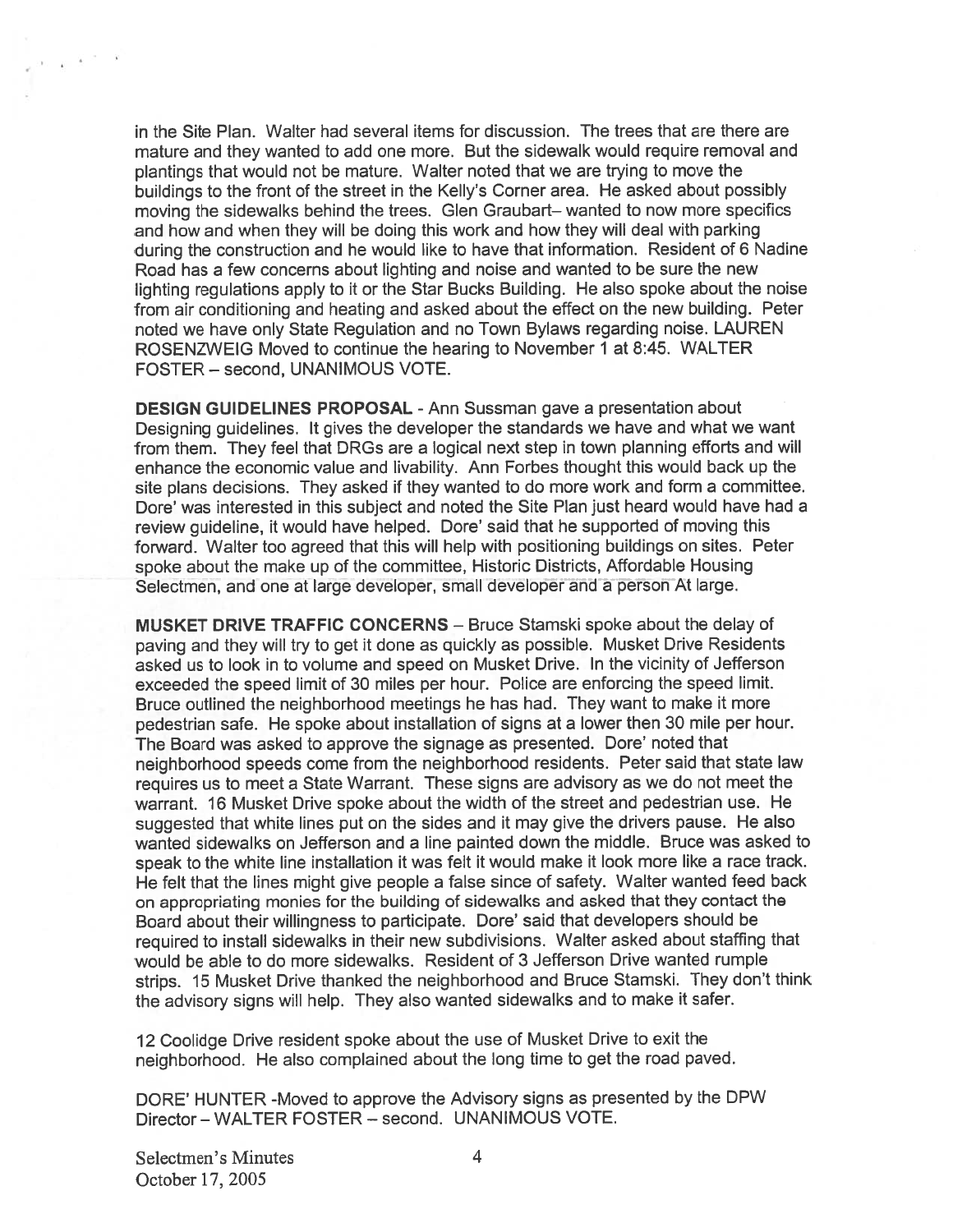## BOARD OF HEALTH COMMITTEE INTERVIEW, WILLIAM R. TAYLOR

Mr. Taylor will be rescheduled.

 $\chi \sim \chi^{-1/2}$  .

### CONSERVATION COMMISSION INTERVIEW, WILLIAM FROBERG

Lauren asked what he would bring to the Board from Tyngsboro where he served on the Conservation Commission. He noted he has not served for 7 years. He understands reading of plans and other issues. He enjoyed the role as Chairman. He felt at this time he had time to serve.

Walter thanked him and asked about any challenges he may have noticed with regard to Conservation. DORE' HUNTER -Moved to appoint Mr. Froberg as full member to fill the unexpired term left by Jeff Rogers to June 30, 2006. LAUREN ROSENZWEIG— second UNANIMOUS VOTE

### DANIELA'S TACORITO LIQUOR LICENSE PUBLIC HEARING

Peter gave an overview of the reasons they were here tonight. He also noted the over serving issue as well as changes in Directors without notifying the Town.

Chief Widmayer gave an overview of the issues for discussion

Fred Rentchler gave an overview of the several incidents that happened at Daniela's.

Geraldo Miranda, Michael Lauramo Daniela's Corporate attorney for Daniela's introduced himself and Mr. Miranda to the Board.

The Attorney asked questions about the two accidents. Ken Bender read <sup>a</sup> prepared statement from Mr. Miranda. The Board stressed that this is <sup>a</sup> hearing for possible revocation of the license. Walter asked questions about the over service to the person who did not have an accident. Tracy was in charge that evening.

The second incident concerned him very much and asked why Tracy was not removed from the bar service totally. Mr. Bender said that he would remove Tracy or any other employee if that is what the Board wants. The problem occurred when Tracy served her friend and she drank too much.

Dore' noted the seriousness of this situation. Dore' said people have been picked up drunk after the prior problems and was concerned that you have violated again. The second issue is very serious and he will vote for some sanctions. Lauren spoke about the service policy and noted that she felt the Police Chief could help. She also asked about any prior suspensions. They were suspended in December of 04 for three days.

Peter said that he was concerned about the second incident. Peter suggested the bringing in <sup>a</sup> consulting company to review the situation as the Makaha did. The penalty will be revocation if they come before the Board again.

DORE' HUNTER - Moved to suspend the liquor license for 7 days immediately and presen<sup>t</sup> proof of hiring <sup>a</sup> consultant to review their operation, to repor<sup>t</sup> back to the Board in for 4 weeks. WALTER FOSTER — second UNANIMOUS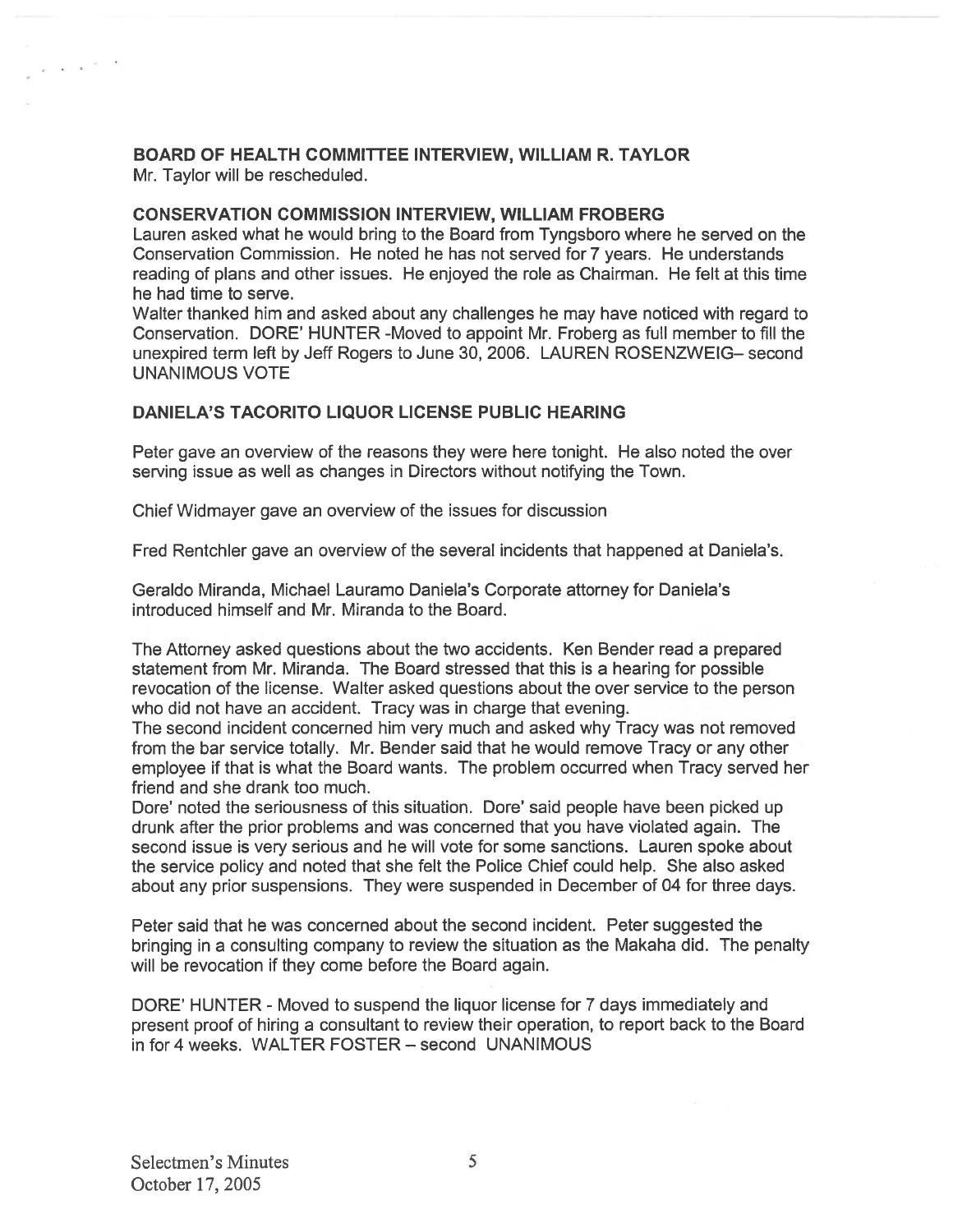### SELECTMEN'S BUSINESS

### ACTON LEADERSHIP GROUP (ALG) UPDATE

Peter spoke about ALG revenue projections. Their assumptions 10% decline in new growth, 2 4% State Aid, decline in E&D from the Region and Free Cash. Peter suggested we build the budgets first then discuss Free Cash usage. Dore' felt we needed to build the budgets and noted energy increases and agreed to discuss Free Cash. Lauren said she agreed to wait before discussing Free Cash. She also asked about the split, Don said that we are carrying the same amount. They need to look at insurance, utilities etc.

### COMMUNITY PRESERVATION ACT (CPA) APPLICATIONS

Walter outlined the projects that were submitted. He wanted to garner suppor<sup>t</sup> or wait for next year. Walter outlined the proposals for CPA funds. No deliberation needed to be done until the next meeting. He wanted <sup>a</sup> place holder for the Slate Roof for Town Hall. BFRT appropriations presented by Tom Michaelman asked for design and possibility ge<sup>t</sup> State help. We want to pu<sup>t</sup> in <sup>a</sup> first step of appropriation in and go forward slowly so that we don't pus<sup>h</sup> the funding away from others. Tom said that they are on the TIP for \$4.4 million in <sup>08</sup> including local and State matches. To be ready they need 25% DESIGN first according the Mass Highway. They have to have <sup>a</sup> 10% matching funds.

#### OTHER BUSINESS

No Selectmen Other Business was discussed.

### CONSENT AGENDA

WALTER FOSTER - Moved to approve with the additional Extra Information. DORE' HUNTER —second. UNANIMOUS VOTE.

### TOWN MANAGER'S REPORT

Don spoke about Laurel Hill response to their comments regarding Mutual Aid, and it is drafted and ready to go. We need to let the Board of Appeals and developers as well as the Town of Westford know how we feel about the Mutual Aid aspec<sup>t</sup> noted in their emails. Walter said we need to write this letter as soon as possible.

Don outlined the budget issues. We have <sup>a</sup> Veteran's Agent in the budget and Don suggested the Concord and Acton may be able to combine and he is pursuing this further. The Legal Budget will have <sup>a</sup> 10% increase because of Grace, 40B's.

None Required

Date:  $1$   $||$   $||$   $||$   $||$   $||$   $||$   $||$ 

Selectmen's Minutes 6 October 17, 2005

EXECUTIVE SESSION

cM ( (1'!J 41c Chri me Joyce, Clrk Clerk, <sup>B</sup> of Sel <sup>n</sup>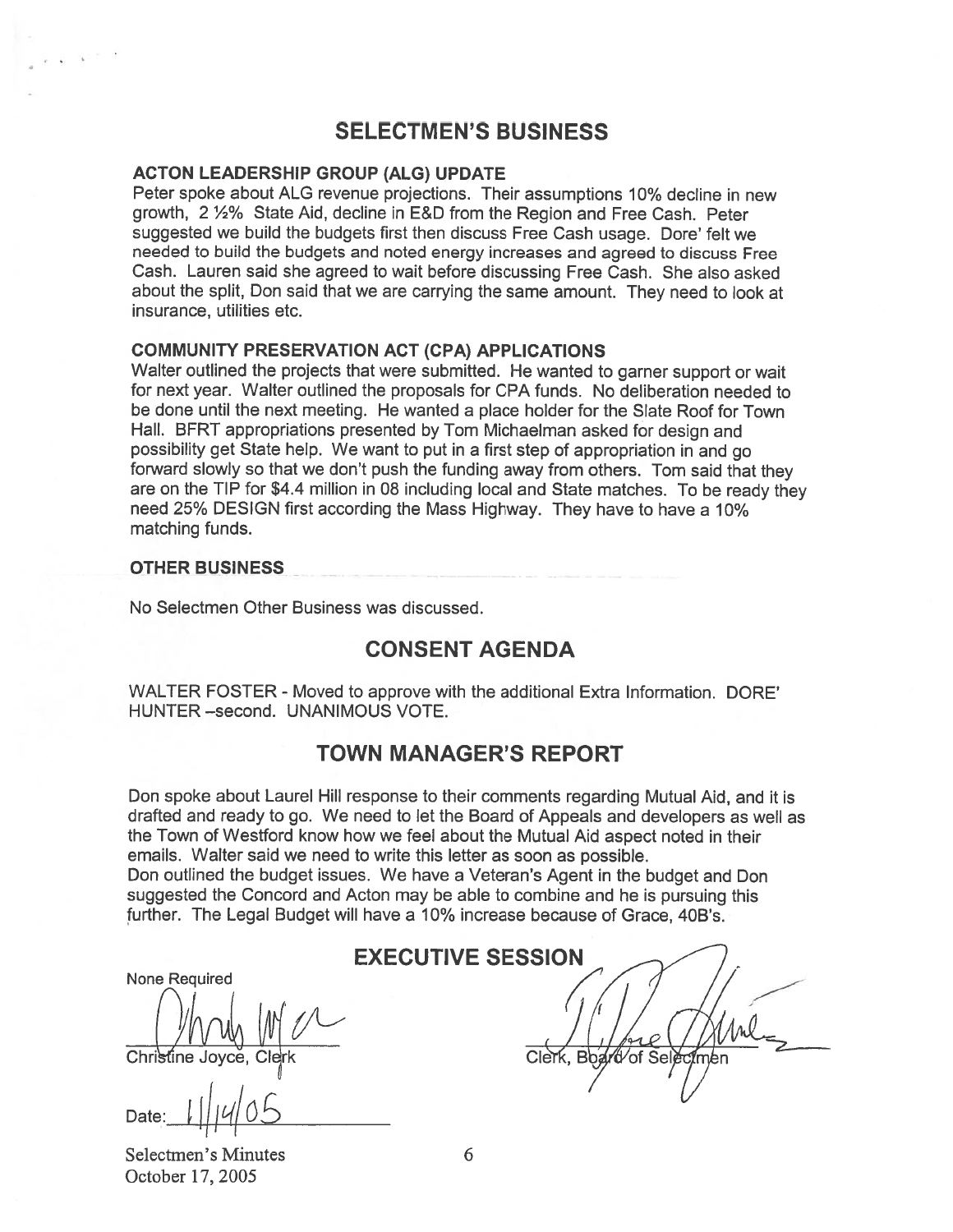## BOARD OF SELECTMEN AGENDA

## October 17, 2005

### 7:00 P.M.

#### CiTIZENS' CONCERNS L.

 $\frac{1}{2}$   $\frac{1}{2}$   $\frac{1}{2}$   $\frac{1}{2}$ 

### II PUBLIC HEARINGS & APPOINTMENTS

- 1. 7:01 OPERATIONAL MINUTE The Town Manager will give the Board <sup>a</sup> brief update on various topics.
- 2. 7:03 FAULKNER PLAQUE The Faulkner Plaque has been installed and will be presented to the Town by Selectman Hunter.
- 3. 7:05 HISTORIC DISTRICT COMMISSION OVERSIGHT MEETING Members of the Historic District Commission will be in for their annual oversight meeting with the Board.
- 4. 7:15 BOARD OF HEALTH COMMITTEE INTERVIEW, PHILIP ALVAREZ Enclosed <sup>p</sup>lease find Mr. Alvarez' Volunteer Application and comments from the Volunteer Coordinating Committee, for Board consideration.
- 5. 7:25 KEYSPAN ENERGY DELIVERY GAS LINE INSTALLATION, BRABROOK ROAD AND ELLSWORTH VILLAGE ROAD- Enclosed please find <sup>a</sup> Petition for installation of <sup>a</sup> <sup>2</sup> inch gas line in Brabrook Road and Ellsworth Village Road, along with staff comment, for Board consideration.
- 6. 7:30 HISTORICAL COMMISSION OVERSIGHT MEETING Members of the Historical Commission will be in for their annual oversight meeting with the Board.
- 7. 7:45 SITE PLAN SPECIAL PERMIT, 403-411 MASSACHUSETTS AVE, SF PROPERTIES, INC. — Enclosed please tind materials in the subject regard, for Board consideration.
- 8. 8:15 DESIGN GUIDELINES PROPOSAL Ms. Friedrichs will be in to discuss a proposal for Design Guidelines with the Board.
- 9. 8:30 MUSKET DRIVE TRAFFIC CONCERNS Enclosed please find materials in the subject regard, for Board consideration.
- 10. 9:00 BOARD OF HEALTH COMMITTEE INTERVIEW, WILLIAM R. TAYLOR-Enclosed <sup>p</sup>lease find Mr. Taylor's Volunteer Application and comments from the Volunteer Coordinating Committee, for Board consideration.
- 11. 9:15 CONSERVATION COMMISSION INTERVIEW, WILLIAM FROBERG Enclosed <sup>p</sup>lease find Mr. Froberg's Volunteer Application and comments from the Volunteer Coordinating Committee, for Board consideration.
- 12. 9:30 DANIELA'S TACORITO LIQUOR LICENSE PUBLIC HEARING Enclosed <sup>p</sup>lease find materials in the subject regard, for Board consideration.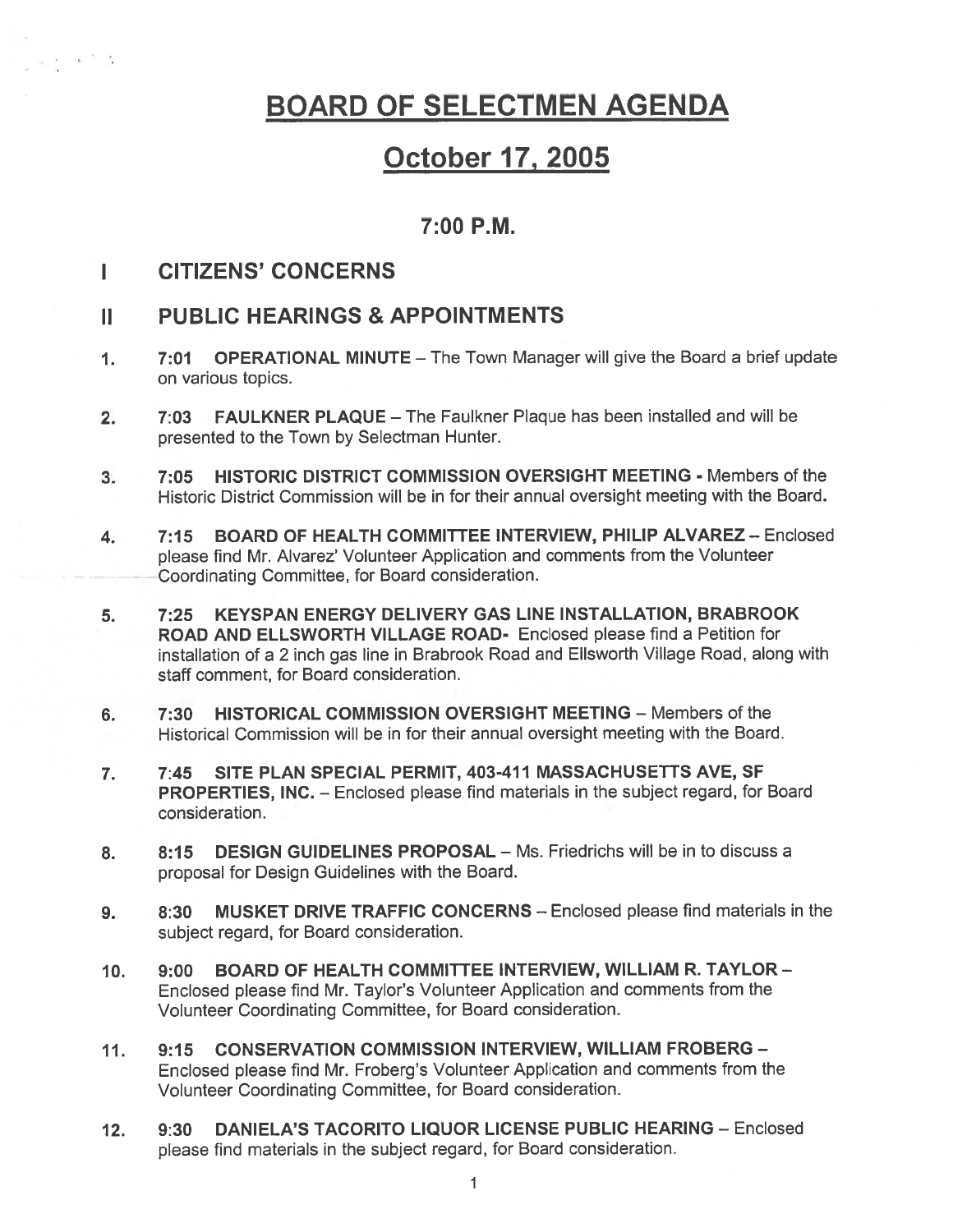### III SELECTMEN'S BUSINESS

- 13. ACTON LEADERSHIP GROUP (ALG) UPDATE Enclosed please find materials in the subject regard for Board consideration
- 14. COMMUNITY PRESERVATION ACT (CPA) APPLICATIONS Enclosed please find materials related to potential CPA projects for Board consideration.
- 15. OTHER BUSINESS

 $\sim 10^{-4}$  km  $^{-1}$ 

- IV SEWER COMMISSIONER'S BUSINESS
- 16. PAUL AND SUSAN HAVERSTOCK, 1 ASSABET CROSSING— Enclosed please find <sup>a</sup> draft decision for Board consideration.
- 17. MICHAEL AND CAROLYN SAVELLO, 2 ASSABET CROSSING— Enclosed please find <sup>a</sup> draft decision for Board consideration.
- 18. YIH-YIH LIN & CHIU-SHIA LIN, 2 MAILLET DRIVE— Enclosed please find <sup>a</sup> draft decision for Board consideration.
- 19. PAUL AND MICHELE GABOURY, 12 ASSABET CROSSING— Enclosed please find <sup>a</sup> draft decision for Board consideration.
- 20. JAMES AND ROBERTA KING, 4 ASSABET CROSSING— Enclosed please find <sup>a</sup> draft decision for Board consideration.
- 21. MICHAEL AND ELIZABETH PERRY, 6 ASSABET CROSSING— Enclosed please find <sup>a</sup> draft decision for Board consideration.
- 22. FENG ZHANG AND LENA LI, 8 ASSABET CROSSING— Enclosed please find <sup>a</sup> draft decision for Board consideration.
- 23. JEREMY AND MARIA GREEN, 10 ASSABET CROSSING— Enclosed please find <sup>a</sup> draft decision for Board consideration.
- 24. IAN HIRST, TRUSTEE, HIRST NOMINEE TRUST, 14 ASSABET CROSSING-Enclosed please find <sup>a</sup> draft decision for Board consideration.
- 25. ANTONIO DACOSTA, 26 SCHOOL STREET— Enclosed please find <sup>a</sup> draft decision for Board consideration.

### V CONSENT AGENDA

- 26. ACCEPT SELECTMEN'S MINUTES Enclosed please find Minutes of September 26, 2005, for Board consideration.
- 27. SITE PLAN SPECIAL PERMIT #11/18/98-366, PHASE II, ACTON ASSISTED LIVING, LLC. — Enclosed <sup>p</sup>lease find <sup>a</sup> reques<sup>t</sup> for approva<sup>l</sup> of <sup>a</sup> revision to the subject site <sup>p</sup>lan, for Board consideration.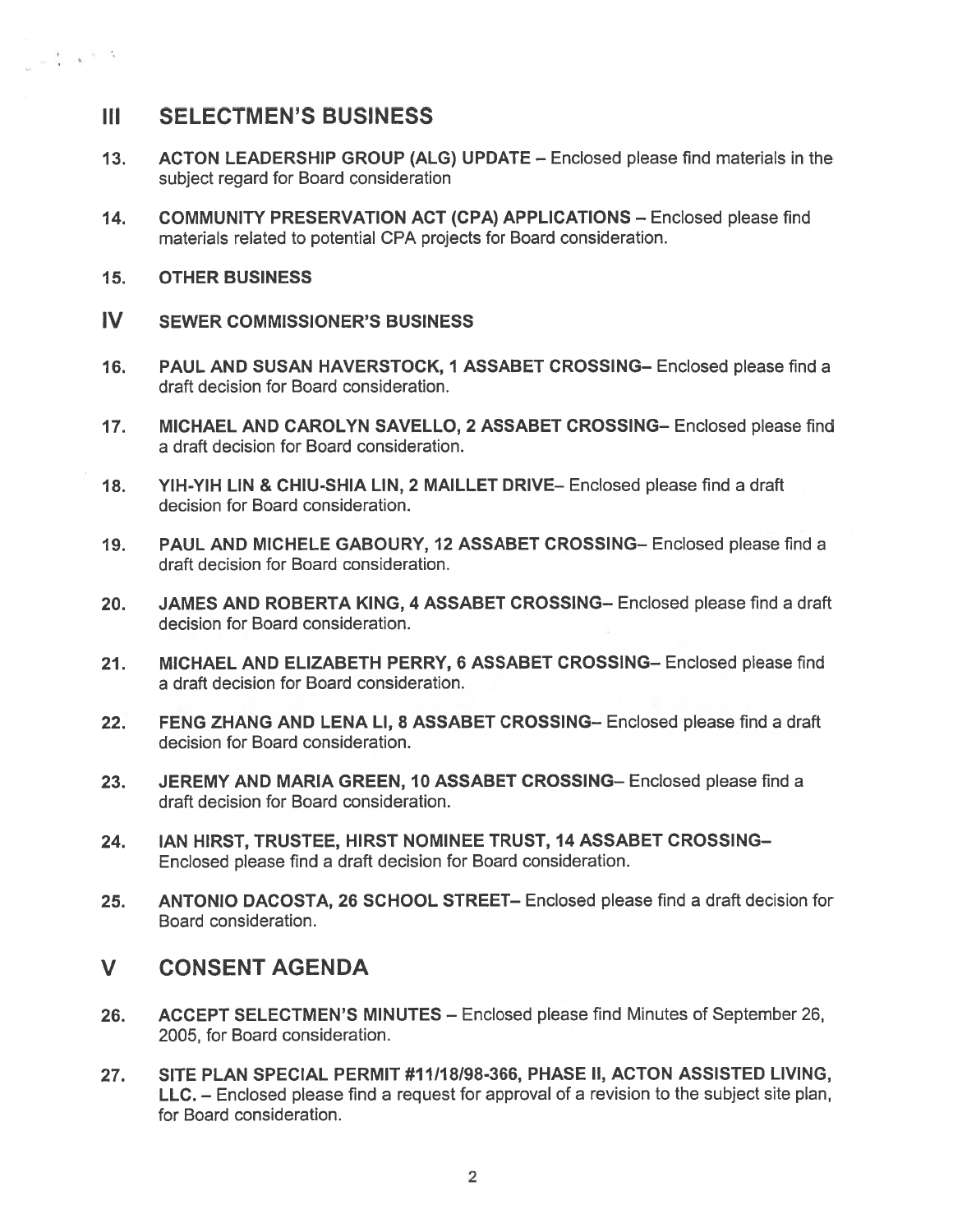- 28. ADVISORY TRAFFIC SIGNAGE, POPE ROAD NEAR BRABROOK Enclosed please find <sup>a</sup> recommendation from the DPW Director in the subject regard, for Board consideration.
- 29. ACTON COMMUNITY HOUSING CORPORATION Enclosed please find <sup>a</sup> reques<sup>t</sup> for Selectmen's suppor<sup>t</sup> of the American Dream Downpayment Initiative, for Board consideration.
- 30. NO PLACE FOR HATE RE-CERTIFICATION Enclosed please find an Acceptance of No Place for Hate Re-Certification, for Board consideration.
- 31. BOSTON EDISON POLE RELOCATION— Enclosed please find <sup>a</sup> reques<sup>t</sup> to relocate one pole numbered 23/30, on Hayward Road approximately 365 feet from Charter Road, for Board consideration, including staff comments as conditions of approval.
- 32. COMMITTEE APPOINTMENT, COUNCIL ON AGING, EDWIN A. CARELL- Enclosed please find Mr. Carell's Volunteer Application and comments from the Volunteer Coordinating Committee, for Board consideration.
- 33. ACCEPT GIFT Enclosed please find <sup>a</sup> reques<sup>t</sup> from the Council on Aging for Board acceptance of free video "rentals" from Video Signals valued at \$200, for Board consideration.
- 34. ACCEPT GIFT Enclosed please find <sup>a</sup> reques<sup>t</sup> from the Recreation Department for acceptance of two gifts for the TJ O'Grady Skate Park from (1) Lazaro Paving for labor and equipment valued at \$15,000 and (2) E.H. Perkins Construction, Inc. for materials valued at \$5,000, for Board consideration.
- 35. ACCEPT GIFT Enclosed please find <sup>a</sup> reques<sup>t</sup> from the Police Chief, for acceptance of <sup>a</sup> gift of \$100.00 from the Park family, along with <sup>a</sup> matching donation from NMS Communications, for Board consideration.
- 36. ACCEPT GIFT Enclosed please find <sup>a</sup> reques<sup>t</sup> from the West Acton Citizens' Library for acceptance of <sup>a</sup> gift of renewed membership at Acton's Discovery Museums from the Citizens' Library Auxiliary, valued at \$600.00, for Board consideration.
- 37. ACCEPT GIFT Enclosed please find <sup>a</sup> reques<sup>t</sup> from the Director of Municipal Properties for acceptance of <sup>a</sup> gift of <sup>a</sup> new heating system for the Windsor Building from Metrowest Mechanical valued at \$5,000, for Board consideration.

## VI TOWN MANAGER'S REPORT

38. The Town Manager will give the Board <sup>a</sup> brief overview of the preliminary Municipal Budget picture for FY07.

## VII EXECUTIVE SESSION

### ADDITIONAL INFORMATION

Enclosed please find additional correspondence that is strictly informational and requires no Board action.

### FUTURE AGENDAS

 $x = \frac{1}{2}$  ,  $y = \frac{1}{2}$